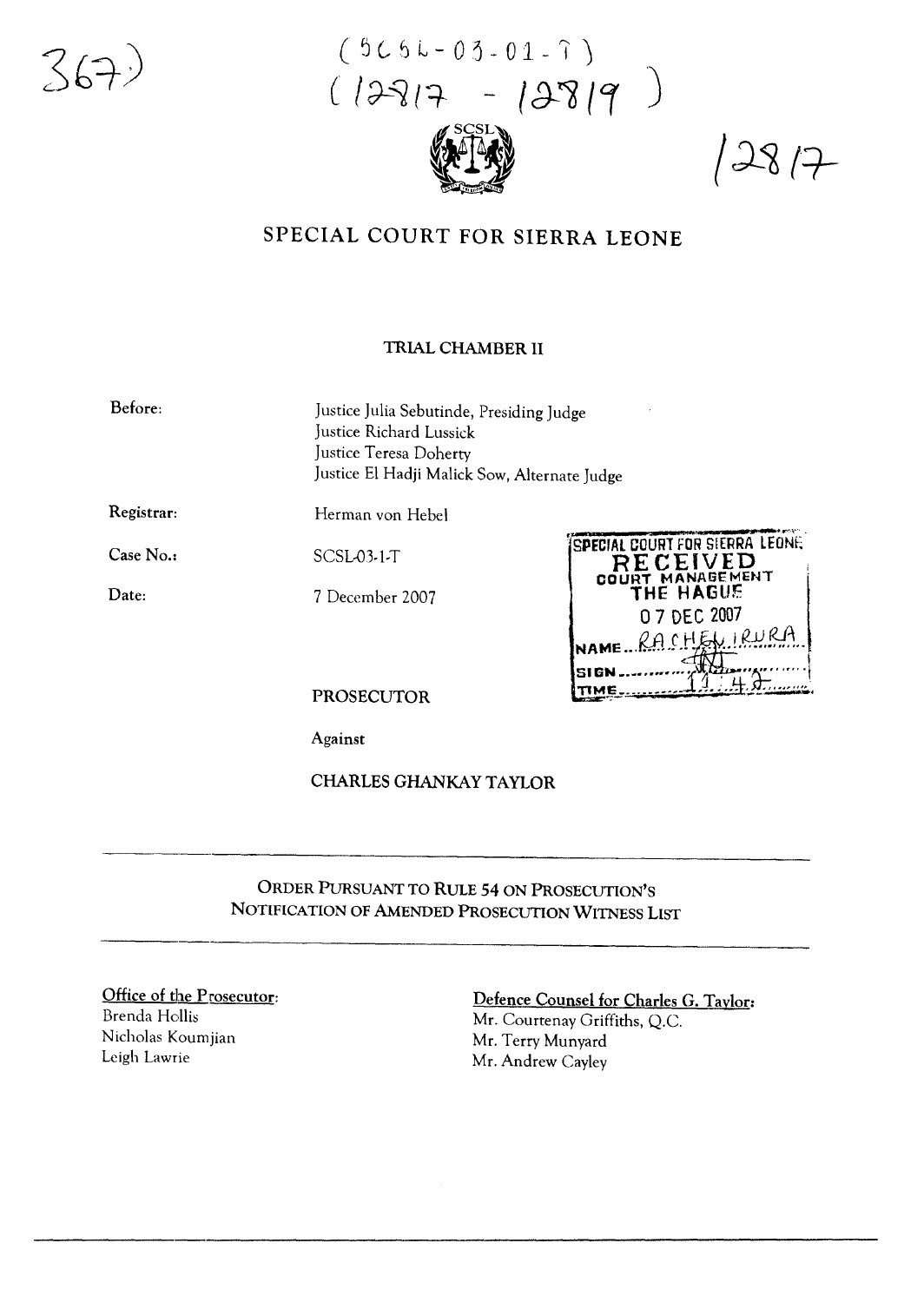TRIAL CHAMBER II ("Trial Chamber") of the Special Court for Sierra Leone ("Special Court");

HAVlNG RECEIVED the "Public, with Confidential Annex D Notification of Amended Prosecution Witness List", filed on 6 November 2007("Notification")<sup>1</sup>, wherein the Prosecution purports to notify the Trial Chamber and the Defence pursuant to Rule 73bis(B)(iv) of the Rules of Procedure and Evidence ("Rules") of an amended list of witnesses it intends to call;

NOTING the "Defence Response to 'Public, with Confidential Annex 0 Notification of Amended Prosecution Witness List"', filed on 16 November 2007 ("Response")<sup>2</sup>, wherein the Defence submits that the Prosecution was required to seek leave of the Trial Chamber under Rules 66(A)(ii) and 73bis(E) before proceeding with the disclosure of additional witness statements and the amendment of its witness list and requests that the Trial Chamber

- (i) Strike the Prosecution's Amended Witness List;
- (ii) Determine the disclosure of additional witness statements by the Prosecution to have been in violation of Rule 66(A)(ii); and
- (iii) Grant any other appropriate relief in the totality of the circumstances;<sup>3</sup>

NOTING the "Reply to Defence Response to Public, with Confidential Annex D Notification of Amended Prosecution Witness List", filed on 21 November 2007 ("Reply")<sup>4</sup>, wherein the Prosecution submits that a variation of its witness list and any addition thereto is in the Prosecution's discretion until 60 days "before the presentation of evidence" and that in any event it is in the interest of justice to grant leave for an amendment of the witness list and the Prosecution has shown good cause for the disclosure of additional witness statements;<sup>5</sup>

NOTING Article 17(4) of the Statute of the Special Court for Sierra Leone ("Statute") and Rules 5, 54, 66(A)(ii), 7J(A), 73bis(B)(iv), 73bis(E) and 84;

RECALLING that the Prosecution filed is "Rule 73bis Pre Trial Conference Materials - Pre Trial Brief" on 4 April 2007<sup>6</sup>, wherein it included a list of witnesses it intends to call at trial;

RECALLING FURTHER the Prosecutor's opening statement on 4 June 2007 and the opening of the trial on that day pursuant to Rule 84.

FINDING that the date of "the commencement of the trial" was the 4 June 2007;

CONSIDERING that after the commencement of the trial the Prosecution may only vary its witness list and disclose statements of additional witnesses with leave of the Trial Chamber pursuant to Rules  $73 \text{bis}$ (E) and  $66(A)(ii)$ ;

FINDING FURTHER that the Prosecution's Notification filed on 6 November 2007 after the commencement of the trial was in violation of Rules  $73\text{bis}$ (E) and  $66(A)(ii)$ ;

 $\frac{1}{\sqrt{12}}$ <br>Case No. SCSL-03-1-T 2 07 December 2007

 $28/8$ 



<sup>&</sup>lt;sup>1</sup> SCSL-03-01-357.

<sup>,</sup> SCSL-D3-D1-361.

<sup>&</sup>lt;sup>3</sup> Response, para. 15.

<sup>4</sup> SCSL-D3-D 1.363.

<sup>&</sup>lt;sup>5</sup> Reply, para. 10. <sup>o</sup> SCSL-D3-D1-218.